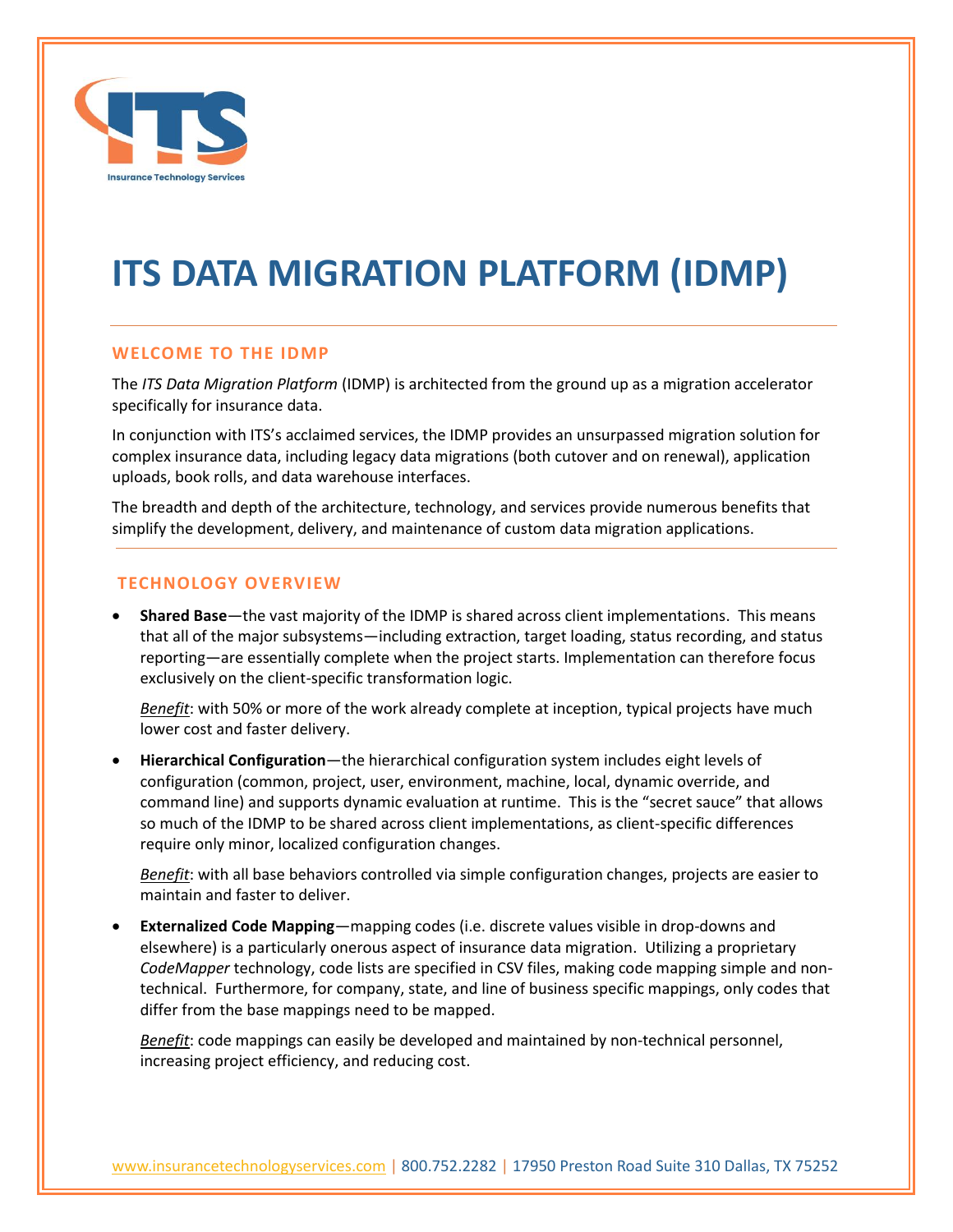### ITS DATA MIGRATION PLATFORM

• **Secure Pipeline**—the IDMP is architected as a *volatile migration pipeline*. Data passes through a series of securely linked components and is never persisted in a database or other non-volatile storage. In addition, asynchronous processing uses volatile message queues. Finally, if client data is archived, it is securely transferred to a service that meets the highest standards of security and privacy (detailed information available upon request).

*Benefit*: client data is highly secure at every stage of the migration process.

• **IDMP Cloud**—the majority of the IDMP services are securely hosted by ITS in the Amazon cloud (AWS). Amazon is the acknowledged IaaS (Infrastructure as a Service) leader with data centers that are among the most secure and reliable in the world. Amazon data centers carry multiple certifications including PCI and ISO 27001 (se[e https://aws.amazon.com/security/](https://aws.amazon.com/security/) for more information).

*Benefit*: IDMP projects have minimal infrastructure requirements, greatly reducing the burden on client IT resources while maximizing security and convenience.

• **Unidirectional Relay**—the *Relay* is the only IDMP component that is installed on-premise. The Relay extracts source data from client systems and securely transmits it to the IDMP Cloud. The Relay is strictly unidirectional: other than the in-channel web service response, no information is ever sent from the IDMP Cloud back to the Relay. This means that clients only need to open a single outbound SSL port for the IDMP.

*Benefit*: access to client systems is read-only and transmission is strictly outbound, maximizing security and minimizing client IT resource demands.

• **Self-Service Operations**—the Relay transmits IDMP *self-service commands* as well as source data. This allows clients to independently control many IDMP operations, including reporting and reconfiguration.

*Benefit*: clients are empowered to control many IDMP operations, greatly reducing their dependence on ITS staff and minimizing support costs.

# **SERVICES OVERVIEW**

• **Dedicated Insurance Focus**—ITS specializes in serving the insurance industry and is staffed with seasoned insurance professionals. Understanding the business scenarios where the data is being used is critical to ensure proper mapping and transformation.

*Benefit: insurance experience = greater accuracy + reduced risk*

• **Proven Process**—ITS data migration teams are small, experienced, and laser focused. The ITS implementation methodology for data migration projects utilizes an agile approach coupled with a proprietary *Mapping & Transformation* (M&T) tool that streamlines the analysis and development processes.

*Benefit: with small, elite teams and a proven, transparent process, ITS delivers the highest quality product as cost effectively as possible.* 

• **Flexible Project Model**—projects typically leverage the customer's technical team to help with source data staging and analysis. However, ITS can provide a turn-key solution if customer resources are not available.

*Benefit: this model provides the flexibility to balance financial and personnel constraints.*